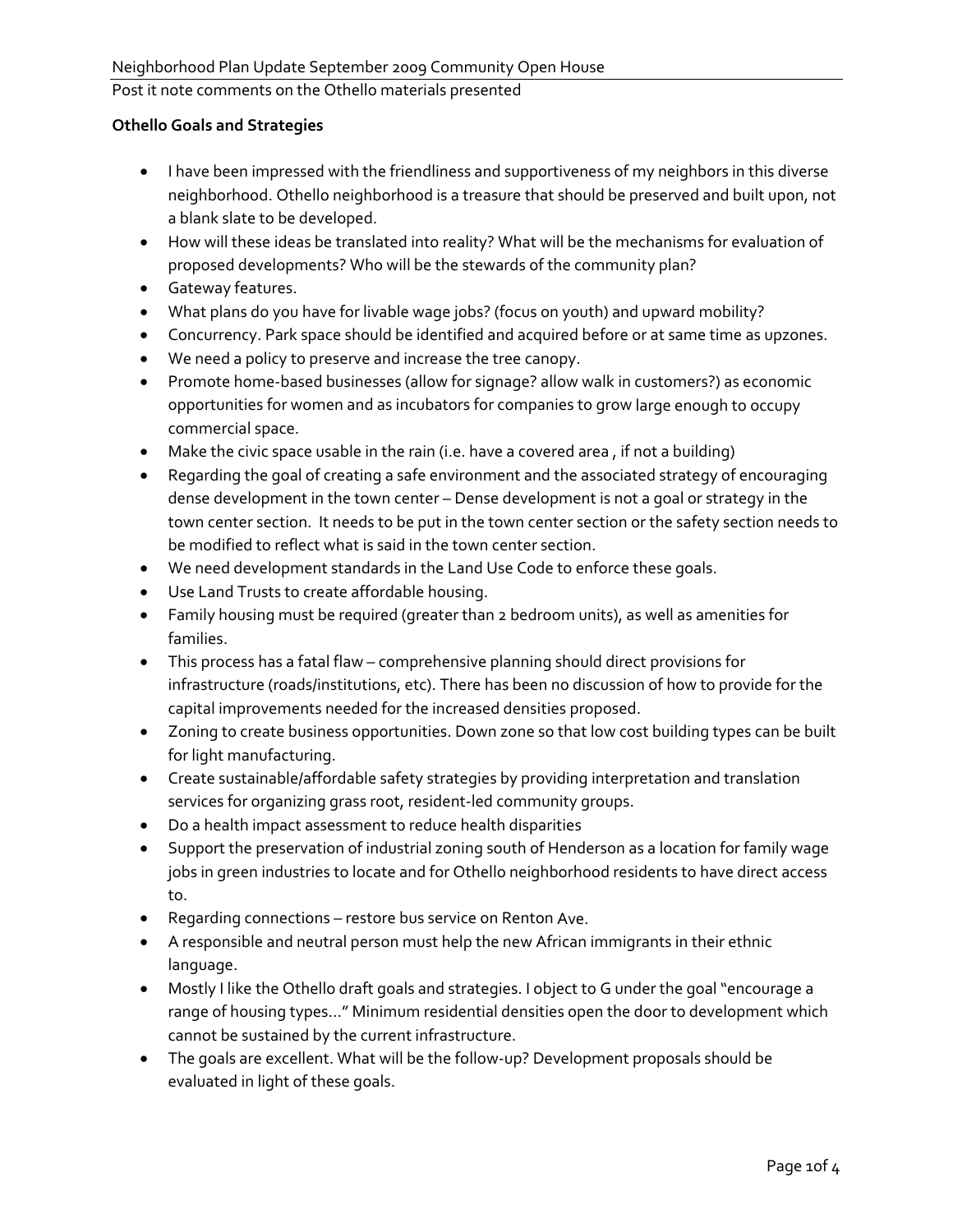• A very important way to prevent and/or curb gentrification is the concept of "business condos" – incentives for existing small businesses to "buy" the zone/lot of their existing locations. They can grow their business and use the ownership to lend and also sell it back when they move away but at the original selling price, not the market value. "Linh Thai"

## **Othello Places and Connections**

- This neighborhood can absorb a lot of development with the existing zoning.
- Need incentives for established businesses to stay in the area.
- Thanks for the effective displays. Very easy to understand the proposals.

# **Othello Existing Zoning**

- Prefer Option O status quo, no upzones. Upzones not needed at Othello ‐ too crowded at Othello/MLK intersection. New development already happening – want upzones on a project basis, not on parcels. Project basis allows more community control.
- Given the high proportion of vacant lots and one story buildings, I believe existing zoning is sufficient. Any exceptions should be decided on a case‐by‐case basis. Density will increase dramatically when lots are developed. We don't need to go faster than that.
- This process needs to be followed with a process to draft an ordinance which would add development standards for the Othello neighborhood in the Land Use Code if a developer wants to increase density above the current zoning.
- Please think East-West to connect Seward Park/Brighton to light rail station, park etc. Lighting and sidewalks are needed – no parking allowed on sidewalks.
- Upzoning must depend on an urban design framework. We neighbors need to be a part of making sure that attractive plazas, set‐backs, wide sidewalks, etc., are included. An urban design framework should be created in advance of any development.

# **Othello Option 1: Core 85' Alternative**

- Create a specific urban design framework for how the buildings address the street and create that essential corner and open space relationship.
- Any 85' building must: set back top 20 feet so they are not obvious from the street; exchange the OK to build to 85' for a public benefit (immediate) such as money for park‐like space, fountain, public meeting space, etc.
- MLK is wide enough to have 85' buildings and to get a strong building wall-to-street width ratio.
- Make MLK at Othello pedestrian friendly especially with plaza at corner
- I oppose Option 1. We don't need 85' buildings. Also, this block includes King Plaza, an already vital commercial space and one that maintains cultural diversity. It should not be torn down
- Increased density should be tied to the developer demonstrating under the Master Use/Land Use Approval Process how they have met at least 6 of the 9 goals.
- Both Option 1 and 2 would wipe out King Plaza, displacing and probably killing many small businesses that our diverse community needs.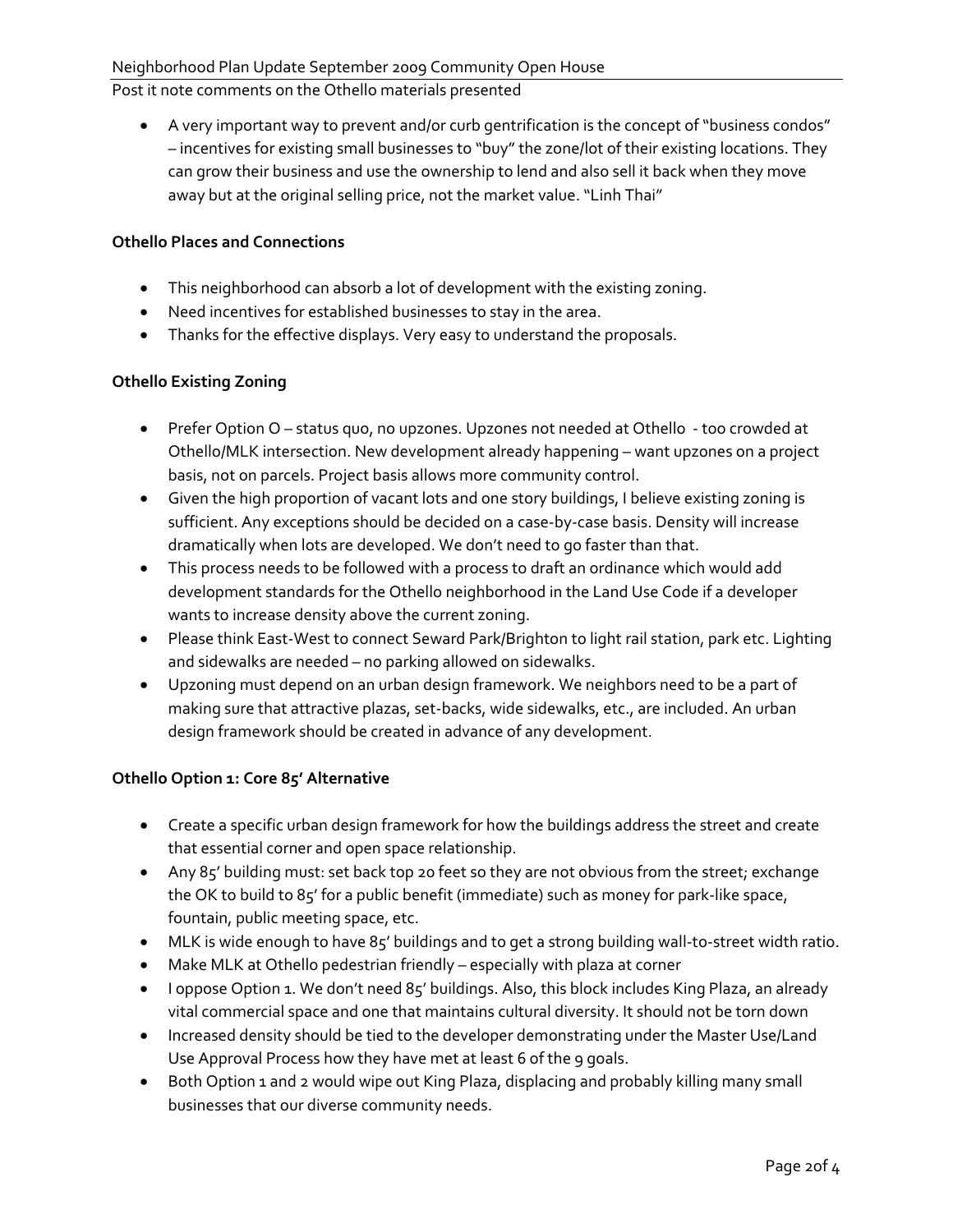- Change block from MLK to  $43^{\text{rd}}$  to Othello to Holden to 65'. Especially along Othello frontage on park.
- Yes to density
- Yes to farmers market
- Affordable commercial space is key to retaining population
- Yes to usable open space and density instead of parking lots.
- The safety of kids and elders in tall buildings is important

## **Othello Option 2: Expanded Core 85' Alternative**

- More setbacks with higher building
- Plaza at NW corner of Othello and MLK
- I oppose option 2. The transition from what we have now to option 2 is too much. Also, the light rail station will feel like it is in a tunnel. The community should be involved in future decisions to change zoning. Upzoning is not appropriate at this time.
- I support minimum densities on key parcels within X feet of light rail stations or key catalyst sites for public/private partnerships
- Neighbors desire for more open space should NOT be used as an excuse to change the zoning and build taller buildings
- Need an overall green framework/infrastructure for livability with large scale buildings.
- Option 2 makes MLK into a canyon.
- What purpose do the tall buildings serve?
- Who is profiting from this business?
- An 85' expanded core area guarantees problems related to increasing crime and financial viability concerns for the developers.

#### **Othello Streetscape Concept**

- Bicycle traffic is safer and cyclists are healthier when bicycle lanes are not combined with main auto routes.
- As a biker, Alternative 1 is a much safer plan and much more appealing.
- Sharrows in Alternative 2 do not feel safe. Two official bike lanes please. Also bike lanes next to parked cars is not very safe.
- I really like both the streetscape concepts. But even now (and always) people park cars along the street extensively blocking the sidewalks. Will you speak to these residents about what they will do with their cars?
- Like bike lanes on both sides
- There are 6 8 houses along Othello with no obvious driveways or parking spaces. Some of them may have alley parking access. They should be consulted before any changes are made. Other alternatives: Parking only on one side of the street. No parking from MLK to  $45^{\text{th}}$ , then keep parking to Rainier.
- I like both but weigh-in in favor of Option 1 because it is better for bikes.
- Back out parking at strip mall on corner of Rainier and Letitia is potentially deadly.